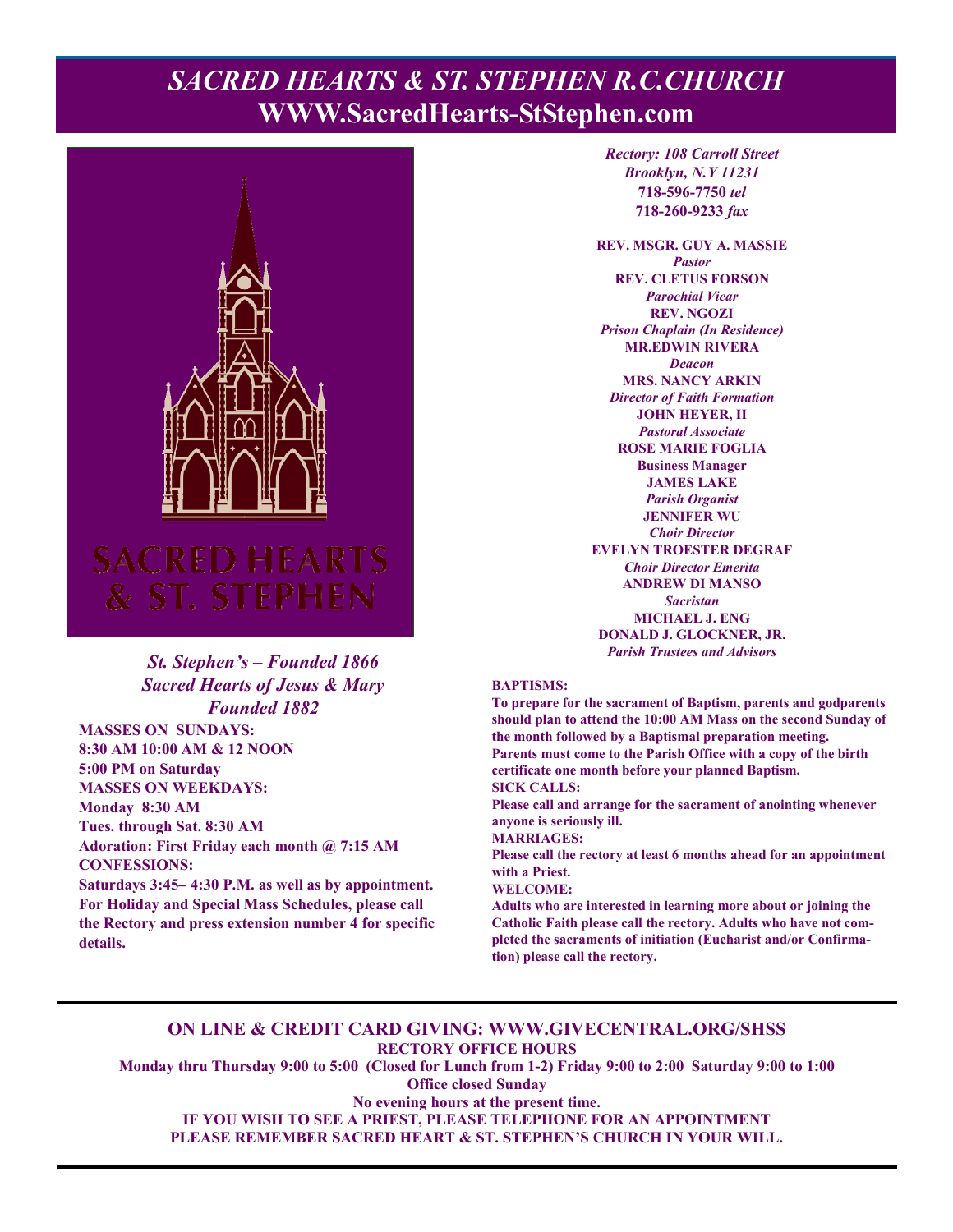

- MON. MARCH 28, 2022 8:30 Saverio De Felice
- TUE. MARCH 29, 2022 8:30 Tony & Lucy Trani & Theresa Rendeiro
- WED MARCH 30, 2022 8:30 John Caportorto BY: The Passantino Family
- THURS. MARCH 31, 2022
- 8:30 Avelino Outes & Camilo Blanes BY: Jackie
- FRI. APRIL 1, 2022
- 8:30 Anna Massie
- 7:00 PM Stations of The Cross
- SAT. APRIL 2, 2022 8:30 Johnny & Joe Cloonan BY: Amy, Joe & MaryAnn 5:00 Joseph & Lia Cerato
- BY: Rose Marie Foglia
- SUN APRIL 3, 2022 8:30 For The People of the Parish
- 10:00 **John Edwards**
- BY: Family Noon Vito &Carmelina Di Turi
- BY: Marie &Frank Gaudioso



Bread & Wine for the week of March 27th has been donated In Memory of ANTHONY BASCIANO BY: Lucille Gaudino

### FINANCIAL INFORMATION

Sunday Collection 3/20 \$ 1,683.00 \*Envelopes & cash On Line Donations \$2,495.50 Total Sunday 3/20 \$ 4,178.50 Annual Weekly Expenses\*\*\$14,325.00 Difference: \$ 10,146.50 \*\*Total annual expenses divided by 52 weeks



Please join us on Monday, April 4th in the Parish House. We will be discussing Brazil-Maru By Karen Yamashita All are welcome.

We hope to see you there.



## LENT 2022 40 ITEMS FOR 40 DAYS

During Lent, this church is collecting toiletry supplies to create disaster relief kits for locations in need.

Donations requested:

- Soap
- Toothbrushes
- Shampoo
- Toothpaste
- **Face cloths**
- Combs
- **Brushes**
- Toilet Paper

Donations will be collected during weekends in Lent from Wednesday, March 2nd to Thursday April 14th. Donation boxes will be placed in the rear of the church.

Please help Faith by works. Show that you care. Thank you!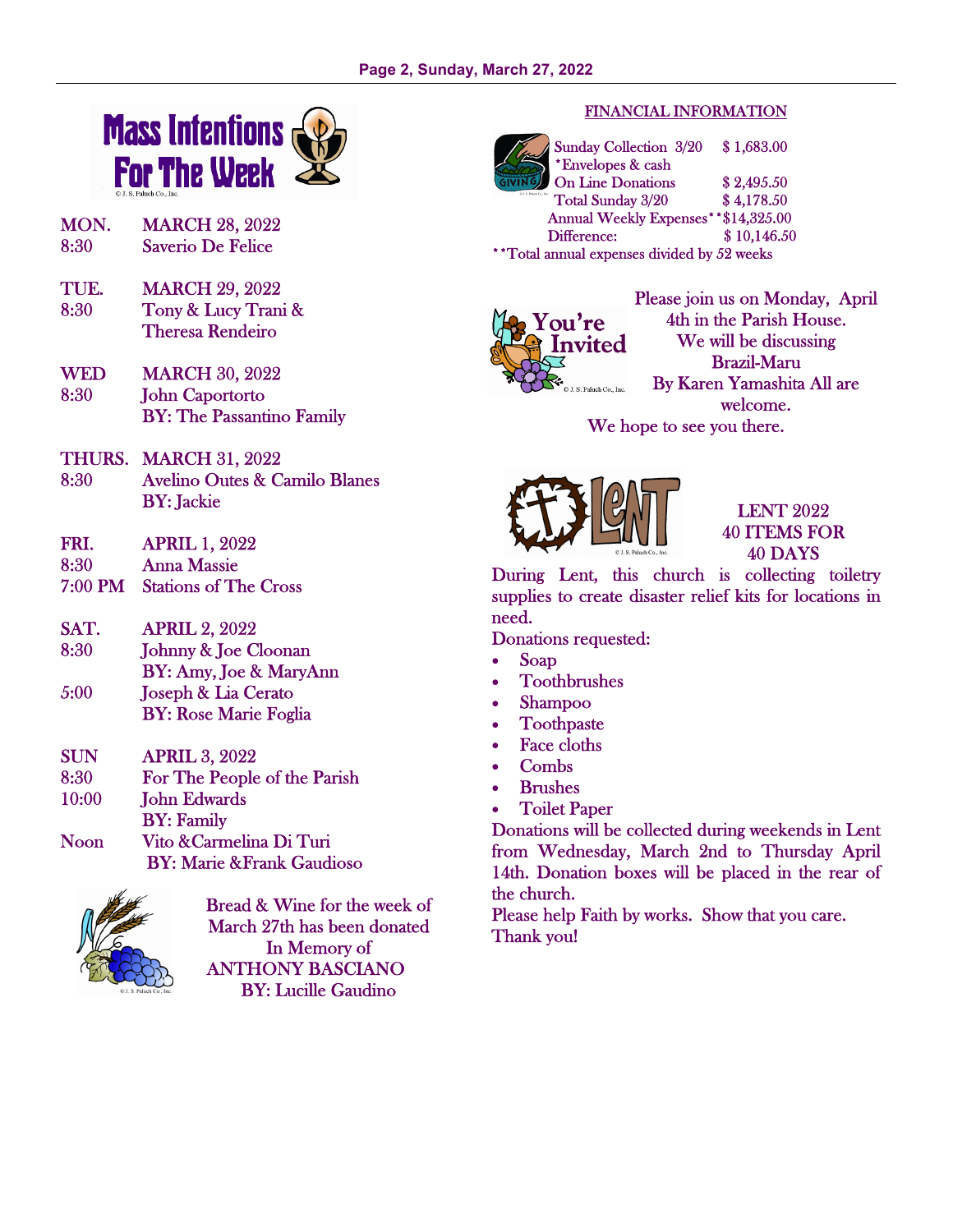

Please remember in your  $P_{\text{max}}$  prayers the members of our For parish and community who  $s$ . Paluch Co., Inc.  $\arctan\frac{1}{2}$  are ill, hospitalized or in

nursing home care, most especially: Jonelle Bernardo, Helena Rolla Brad Hatry Gertrude Zagarella Michelle Laquercia liene Balen Judith DeArmen John Nigro Judith Miller Salvatore Salerno Diane Barchuk Addy Wardrope Carol DeMairo Anthony Gambardella Anthony Tilocca Anthony Turco Roe Gambardella Elizabeth Foley Ann Curcuru Dora Zanzonico Lamar McNabb Louis D'Angelo Carol Montelbano Gina Salta Anthony Manfre Celeste Internicola Emma Huckerby Kristin Quail Louann Gambardella Robert Janicke Dominick Aiello, Jr. Mark Carles Erica Concino Bernadette Janicke Susan Hannan Evan Marra Hector Jimenez Darren Munio Abigail Memmesheimer Sophia Rotunno Philip Saraceno Vittorio Di Turi Maria Anjelica Patino Laquercia Joan Di Tucci Terry Daniti



**Our Church is open each Wednesday from noon until 2:00 PM for private prayer. You are encouraged to stop by for this quiet time with the Lord.** 

**Attention We hope to see you there!** 



**Tax letters have been mailed to all parishioners. Any parishioner who donated to our parish in the year 2021 whether on line, in person or** 

**by mail, will receive this letter. Please give the letter a chance to reach you as you know the mail delivery in our area leaves much to be desired.** 

**Thank you for your kindness, generosity and support of this great parish. We are grateful for all you do to help sustain us.** 



Annual Catholic of our parish and the **Appeal 2022 DIOCESE OF BROOKLYN** 

**The 2022 Annual Catholic Appeal supports the mission** 

**daily work of the Church in Brooklyn** 

**and Queens in ways no one parish can accomplish alone by supporting the following ministries:** 

 **Catholic Youth Ministry Initiative, Catholic Charities;** 

**Hospital, College and Prison Chaplains; Diocesan Vocations Office;** 

**Catholic Migration Services; Office of Faith Formation; Bishop Mugavero Residence for infirmed clergy; Futures in Education Scholarship Foundation** 

 **All donations made to the ACA above our parish goal are returned directly back to our parish for operations and improvements.** 







**PARISH GOAL: \$36,274.00 PAID SO FAR: \$ 6,150.34 PLEDGED SO FAR: \$13,400.00** 

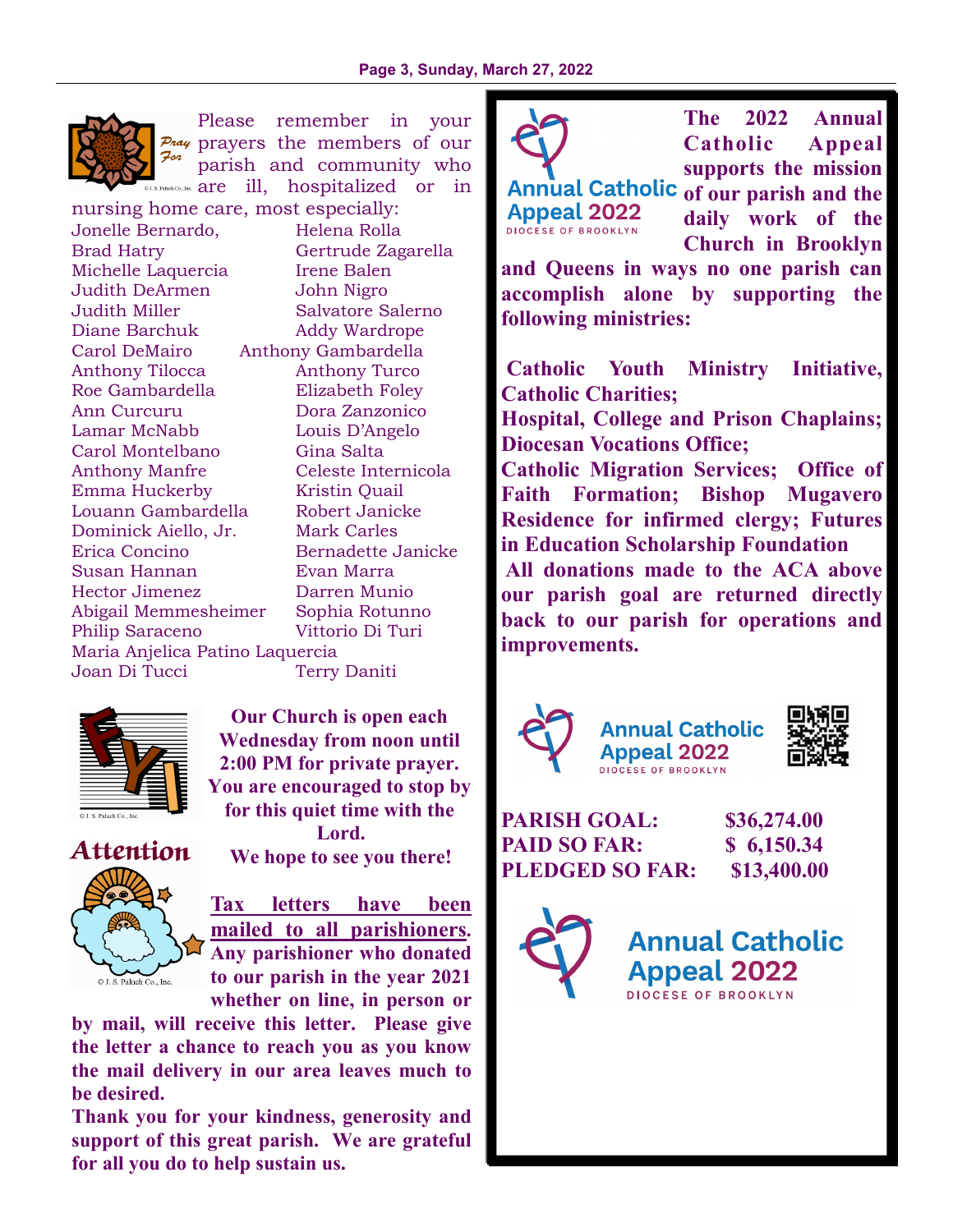# From the Dear Parish Family,

 **"Whoever is in Christ is a new creation: the old things have passed away; behold new things**  Pastor have come." 2Corinthians 5-17

© J. S. Paluch Co., Inc.

**Today is the Fourth Sunday in Lent. The scripture texts for today speak to us about reconciliation, renewal and transitioning to a new way of life. The above quote from 2Corinthians is a good summary** 

**of today's Liturgy of the Word. The first reading from the Book of Joshua tells us about the arrival of the Israelites in the Promised Land. Their journey of forty years in the desert has ended. They are a new people. The generation that actually left Egypt is all but gone. Those arriving in the Land of Promise are the grandchildren of those who left Egypt. They are new people. They enter into the Covenant; they celebrate the Passover for the first time in their own land. The manna which sustained them on their journey is no longer provided. They are where they should be.** 

 **In the second reading from 2Corinthians, we are told "Whoever is in Christ is a new creation; the old things have passed away; behold new things have come." This reading is speaking to us about the sacrament of Baptism and Reconciliation. In baptism we are a new creation, in reconciliation we are made new again. Focus on Baptism Promises. In these promises we were made part of the New Covenant established in the Blood of Christ. We promised to be faithful to Christ. If we are truthful, we must say we were not always faithful. We need a renewal of soul and spirit. Through the Sacraments of Reconciliation and the Renewal of our Baptismal Promises at Easter, we too can be renewed in our faithfulness to Christ and be renewed in a closer relationship to the Lord in the Eucharist and in our behavior in imitation of Christ.** 

 **The Gospel is familiar to us. It is Luke 15:1-3-11-32, the Parable of the Prodigal Son. This is a great and timeless parable. Every time I read it, I see something else in the story. Every time I hear it, I hear it differently. Sometimes I identify with the younger son, sometimes with the older son. Sometimes with the father. I sometimes have more questions than I previously had when reading this text. The story always leaves me with a lesson. So, with whom do you identify in the story and why? What questions do you have about the text?** 

 **This time my interest rests with the father. How did he feel when his younger son asked for his inheritance? Was he puzzled? Was he curious as to why he wanted his inheritance? Did the father feel that he may have offended the son?**  Was the father angry? Was he hurt? Knowing his younger son, was he surprised? Did he expect his son to do something **like this? Did he understand that his son needed to make his own way in the world? When the son left, how did the father feel? Did he watch him go down the road until he could no longer see him? Did the pain in his heart cause him to weep? Looking at the text, the father missed him and watched for his return.** 

 **What about the older son? How did he feel now that the younger brother was gone? Was he hurt? Was he glad? Did he miss him? Did he think that if the father died he would get everything and this made him secure? Was he jealous of the younger brother because the younger brother had the nerve to do what he himself wanted to do? Did the older brother resent being left home with the old man? Did the older brother love the father? Was he the dutiful son who did everything right but with no love attached to his actions? Was he dutiful so he could get his inheritance? Did he do all the right things with the expectation of getting something for it? When I consider both of these two, I wondered which of the sons actually trusted the love of the father. Which one knew the father's heart and mind?** 

 **The story begins to turn around when the young son realizes his dire situation and his need for mercy and forgiveness and his inability to earn his forgiveness or win mercy. The young son is without anything to offer his father but his sorrow. He comes with no excuse, no explanation. He comes seeking mercy from the one he can trust, his father. Did the older son understand and appreciate the father's pain and worry for his younger son? I think not.** 

 **In the end who are these characters in the story? What did Jesus teach us with this story? The story is seen on several levels. The father is God. The older son the Pharisees and the younger son the gentiles or those considered sinners or the not so religiously observant. The Pharisees were the older son and the more observant and probably more faithful to God, however many Pharisees felt that God owed them for their faithfulness. In short, one cannot place God in one's debt. All we do, any good we are inspiring to achieve, is due to God's grace in us. The older son seemed not to have the trusting relationship with the father that the renegade younger son had. We are called to have a loving relationship with**  God. We are called to have faith which is rooted in our hearts. Yes, there are the rules of religion, but the rules of **religion are similar to the rules that form the expectation of any relationship. If I love Christ, than I would desire to receive and celebrate the Eucharist. If I truly believed I loved Christ, my relationship with him would govern all other relationships. Just like one being in love, you could not conceive of life or even a day without your beloved, so too with Christ. He who loves Christ could never conceive of life or even a day without prayer or Eucharist. When the heart is converted to the Lord, religious expectations come naturally and easily. It would seem that after the long separation of the young son, this love that he remembered from his father was remembered, embraced and renewed. This is what Lent can do for us. It can help us find the parts of our lives which wandered off and now want to come home. The younger son trusted the Father's love for him and came home with a repentant heart. We can do the same. Trust the Mercy of God.** 

**Msgr. Guy A. Massie**